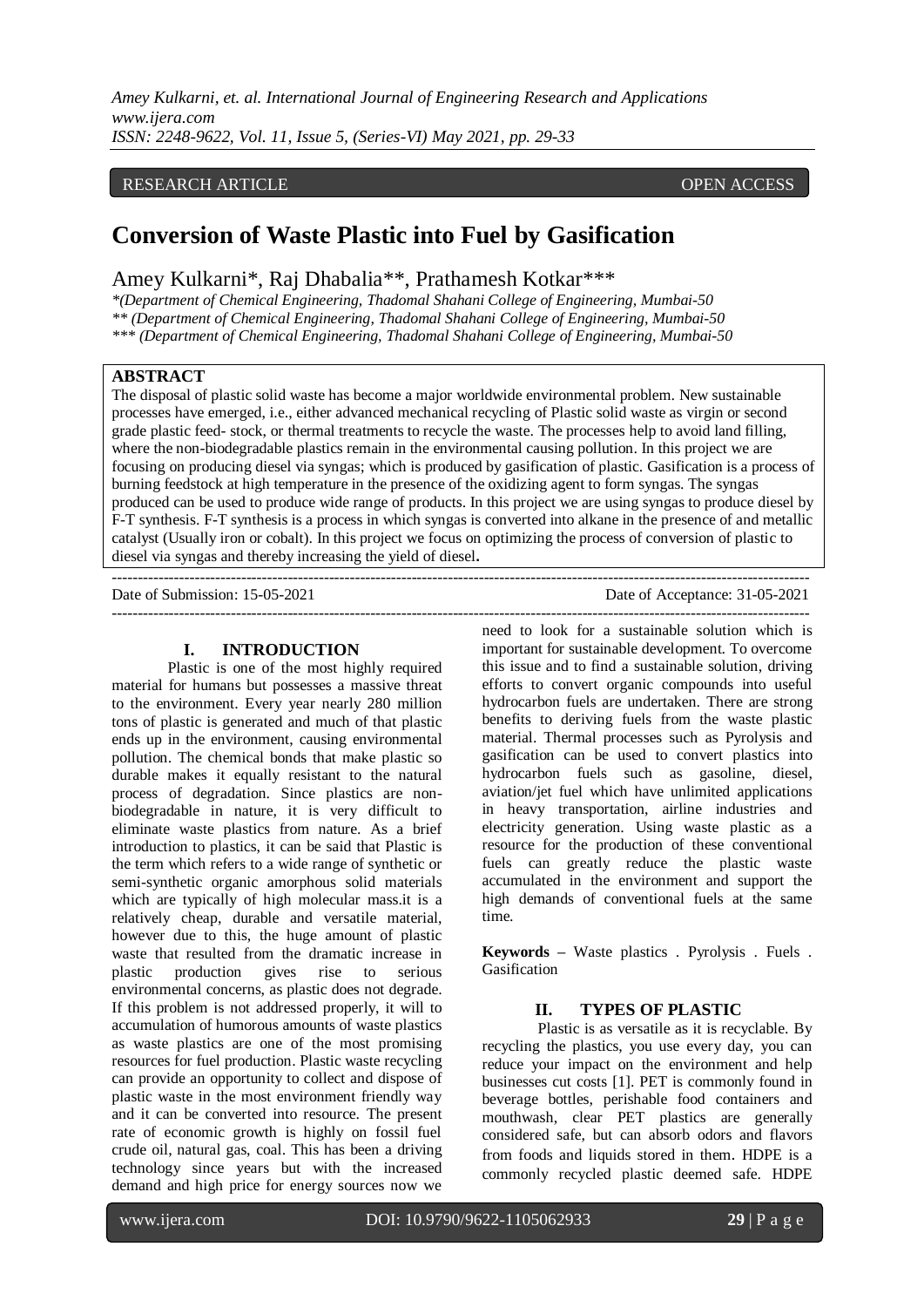products tend to have a very low risk of leaching into foods or liquids. You can find this plastic in milk jugs, yogurt tubs cleaning product containers, bodywash bottles and similar products. PVC is found in food wrap, plumbing pipes, tiles, windows and medical equipment, PVC is seldom recycled. PVC plastics contain harmful chemicals linked to a variety of ailments, including bone and liver diseases and developmental issues in children and infants. More recycling programs are beginning to accept LDPE plastics. A very clean and safe plastic, LDPE is found in household items like plastic wrap, grocery bags, frozen food containers and squeezable bottles. PP is quite sturdy and found in Tupperware, syrup bottles, medicine bottles and yogurt containers. PP is recycled into heavy-duty items like pallets, ice scrapers, rakes and battery cables[2]. Many recycling programs accept PP. PS or Styrofoam is found in beverage cups, insulation, packing materials, egg cartons and disposable dinnerware. Styrofoam is notorious for leaching and poor recyclability, though some programs may accept it.

Table No. 2.1

| Type of plastic | Density $(g/cc)$ |
|-----------------|------------------|
| Polystyrene     | 0.961            |
| Polypropylene   | 0.905            |
| <b>HDPE</b>     | 0.965            |
| <b>LDPE</b>     | 0.910            |
| <b>PVC</b>      | 1.38             |
| PET             | 1.39             |

#### **III. PROCESS**

The mixed plastic wastes converted to F–T liquid predominantly displace the production of diesel from fossil sources. The mixed plastic wastes are transported to where they are dried and gasified using oxygen to produce crude syngas, which is further cooled and cleaned up. Prior to the F–T process, the syngas is processed in a water-gas shift reactor to increase the hydrogen level to that required for the production of F–T liquids and waxes. The F–T liquids produced fall within the diesel hydrocarbon range, and the F–T waxes can undergo further refining to produce more diesel.

#### **3.1 Stage 1**

Waste plastics as a reactant for obtaining the valuable products are invariably contaminated with materials such as soil, iron and wood etc. and also consist of various types of plastics. This material cannot be directly used in the gasification process. Therefore, in the next step separation treatments must be applied to obtain waste plastic with a homogeneous composition. If it contains a lot

of various contaminative materials in waste plastics, it leads to poor economics by increasing the recycling procedure cost. The waste material must be separated into individual components, such as thermoplastic, PVC, PET, thermosetting, iron, aluminum and paper, etc. [4] In some cases, the when the metals are present in the waste then magnetic separator is used to remove the metal from waste plastic.

The plastic is then crushed into small pieces in a crusher in order to increase the area of contact for the gasification process and it also becomes easy to handle. After this the plastic is sent to the drier where all the moisture content of the plastic is removed and then it is preheated before sending it to the gasification reactor. By preheating the plastic feedstock, the melting time in the melting reactor can be shorted thus improving production rates. Moreover, the film type reactant is very bulky and voluminous, which makes it difficult to ensure continuous feeding, is easily dosed at the melting system after melting in the feeding system. In the unheated case, a hard reactant of several millimeter size is adequately controlled by a continuous feeding system. Thus, the feeding system will be determined by the profile of waste plastics that are exited from industry, agriculture and household, etc. Other important point is that if there is trouble in a continuous automatic feeding system, it can be quickly transferred to a manual system. Moreover, as the system is scaled up to a big plant, this is a very important parameter for heating the feeding system [5].

The preheated feed is then sent into the gasification reactor. Gasification efficiently utilizes the chemical energy and recoverable raw materials inherent in unsorted domestic waste, industrial and special waste (e.g. medical waste), and is capable of transforming almost all of the total waste input into technically usable raw materials and energy. The process essentially oxidizes the hydrocarbon feedstock in a controlled fashion to generate the endothermic depolymerization heat. The primary product is a gaseous mixture of carbon monoxide and hydrogen, with minor percentages of gaseous hydrocarbons also formed. This gas mixture is known as syngas and can be used as a substitute for natural gas or in the chemical industry as feedstock for the production of numerous chemicals. For gasification reactor a fluidized bed is used and the oxidizing agent we are using is 90% oxygen instead of air. Air consists of 79% nitrogen which dilutes the reactive components of the feed and causes the reduction in the calorific value of resulting syngas due to the dilution. An ideal gasification process for PSW should produce a high calorific value gas, completely combusted char, produce an easily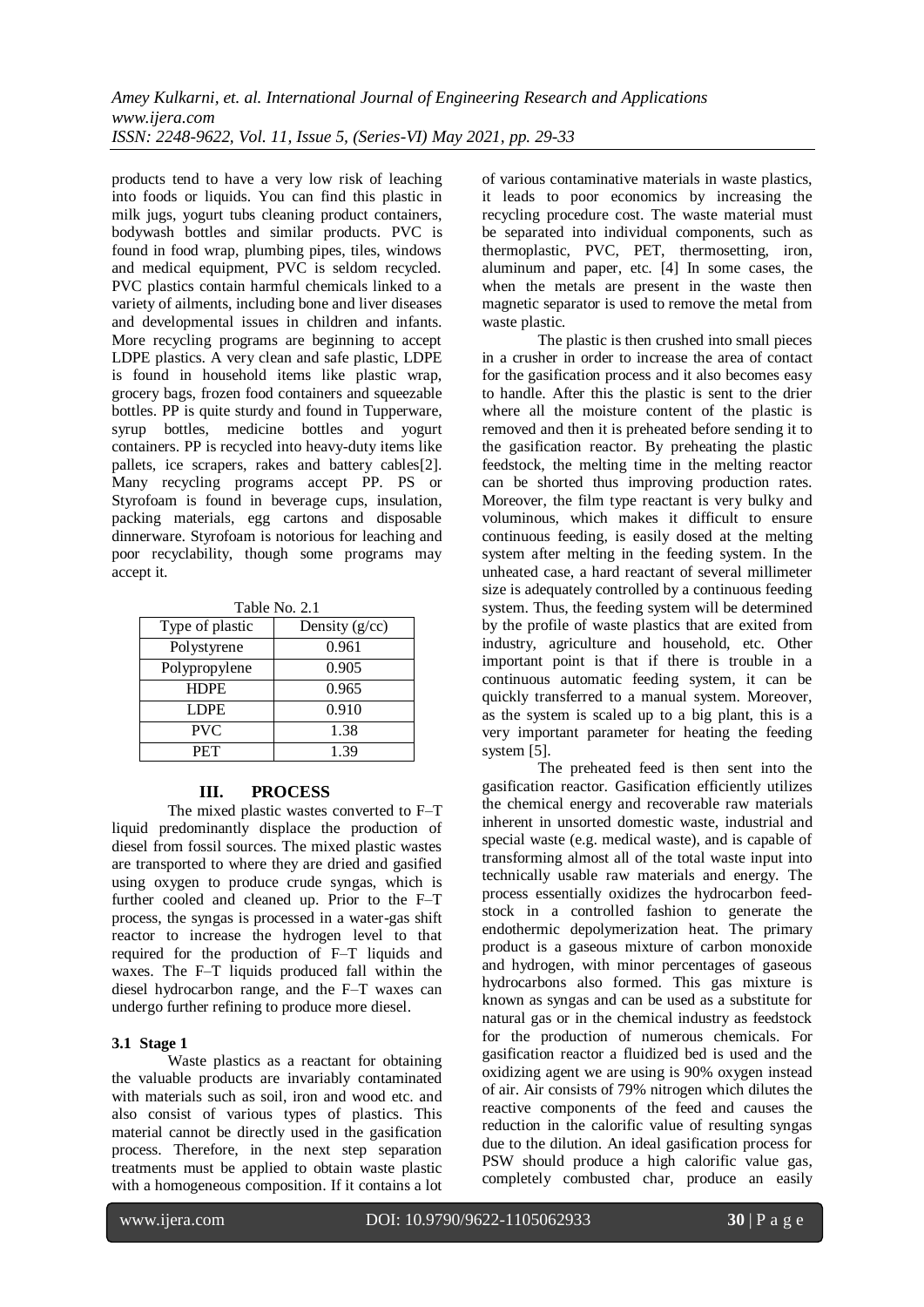recoverable ash. Gasification produces three different phases: a solid phase (char), a liquid phase (tars) and a gas phase. First products yielded are usually in the range of C20 to C50. These products are cracked in the gas phase to obtain lighter hydrocarbons, as ethene and propene, which are unstable at high temperatures and react to form aromatic compounds as benzene or toluene. In thermo-chemical treatment of polyolefins (mainly PE and PP), products obtained mainly depend on cracking reactions in the gas phase. Long residence time of volatiles in reactors and high temperatures decreases tar production but increases char formation. The reactor is heated above 800 C and steam is introduced into the reactor which reacts which the carbon char formed by heating it at such high temperatures to form a synthetic gas i.e. syngas which comprises of carbon monoxide, carbon dioxide and hydrogen.

The syngas produced in the gasification reactor is then cooled in a water-cooled condenser. Thereafter it is passed through a bag filter where the solid particles present in the gas are removed. After filtration the syngas is sent into a separator where it is separated from other waste gases. The clean syngas is then compressed and then stored in the gas storage tank for further use.



#### Figure 3.1.1

#### **3.2 Stage 2**

The syngas produced in the stage 1 can be used to produce gasoline, diesel and aromatics. It can also be used to produce heat in the plant. In this process we are using syngas to produce diesel using Fischer Tropsch method. Fischer - Tropsch (F-T) synthesis converts hydrogen and carbon monoxide into a wide boiling range of hydrocarbons. The hydrogen and carbon monoxide (synthesis gas) can be produced from a variety of carbon-bearing feed stocks. The resulting F-T hydrocarbon stream can be further processed to specific boiling - point fractions and upgraded to high - value products.

Before F-T synthesis steam reforming is carried out at 200 C. It is also called water shift as it increases the amount of hydrogen in the syngas

which favors higher yields of diesel. After water shift the H2:CO in the syngas becomes 2:1. The shifted syngas is then sent to fixed bed reactor where F-T synthesis takes place. Cobalt is used as a catalyst instead of iron since it reduces the temperature required for heating from 350 (when iron is used) to 220-240 C. The reaction in the F-T reactor is exothermic in nature. The operating pressure of the reactor is 10-30 bar. The liquid products are recovered after gas/liquid and liquid/ solid separations and sent to the upgrading section. The liquid/solid separation takes place outside the reactor in an external slurry loop for a safer operation and easier maintenance. The gas obtained from the GL separation is recycled back to reformer. The liquid obtained after separation is cooled in a heat exchanger. The wax and hydrocarbon condensate produced by the low temperature F-T process is predominantly linear paraffins with small fraction of olefins and oxygenate. The hydrogenation of the olefins and oxygenates and the hydrocracking of the wax to naphtha and diesel can be done at relatively mild conditions. In the design of the hydro-cracker, a balance must be found between the per-pass conversion, diesel selectivity and diesel properties. The higher the per-pass conversion, the smaller the cracker will be due to the lower recycle of material back to the cracker. This will, however, be at the expense of the diesel selectivity, since over-cracking of the liquid to gases will occur [6]. Another compliance factor is that the per-pass conversion also influences the diesel quality. The higher the pre-pass conversion, the better the cold flow properties but the lower the cetane value will be, due to the increased degree of isomerization.

The final product after hydrocracking obtained consists of diesel and naphtha. The fully converted product is separated into approximately 70% of an ultra-clean FT diesel (no Sulphur, no aromatics) having a high cetane number  $(> 60)$  and excellent cold flow properties, and 30% of a pure paraffinic naphtha — an ideal feedstock for petrochemical production.



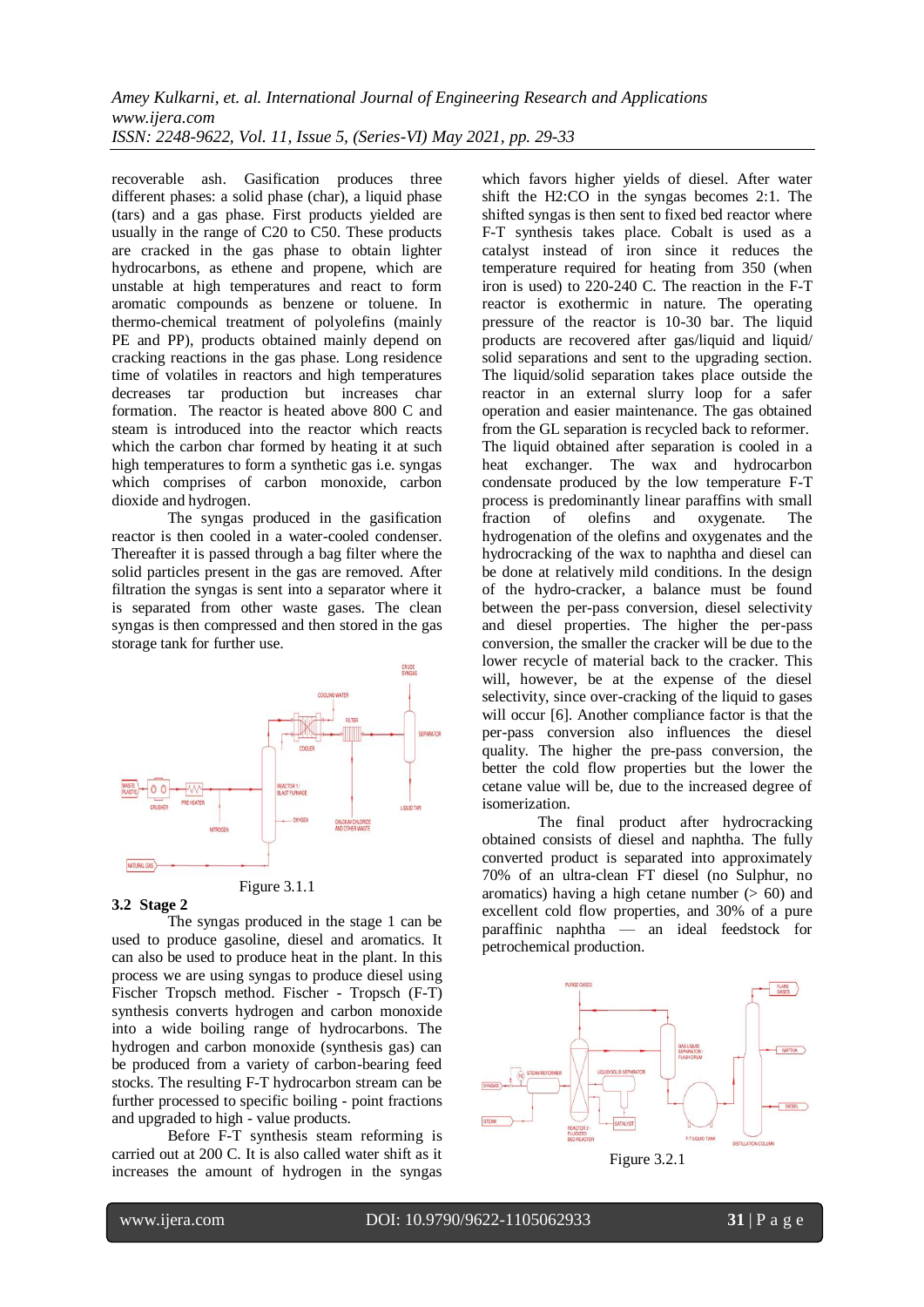#### **IV. MATERIAL BALANCE 4.1 Drying**

| Table 4.1.1         |                  |
|---------------------|------------------|
| Input               |                  |
| Components          | Quantity (kg/hr) |
| Mixed Waste Plastic | 1000             |
| Output              |                  |
| Components          | Quantity (kg/hr) |
| Dried Waste Plastic | 950              |
| Water               | 50               |

#### **4.2 Gasification Reactor**

| Table 4.2.1                |                  |  |
|----------------------------|------------------|--|
| Input                      |                  |  |
| Components                 | Quantity (kg/hr) |  |
| <b>Dried Waste Plastic</b> | 950              |  |
| Oxygen 90% pure            | 950              |  |
| Output                     |                  |  |
| Components                 | Quantity (kg/hr) |  |
| Crude Syngas               | 1881             |  |
| $A$ sh                     | 19               |  |

### **4.3 Cooling and Separation**

| Input           |                  |
|-----------------|------------------|
| Components      | Quantity (kg/hr) |
| Crude Syngas    | 1881             |
| Output          |                  |
| Components      | Quantity (kg/hr) |
| 99% Pure Syngas | 1749             |
| Tar             | 132              |

# **4.4 Steam Reforming**

| Input                  |                  |
|------------------------|------------------|
| Components             | Quantity (kg/hr) |
| Pure Syngas            | 1749             |
| Steam                  | 583              |
| Output                 |                  |
| Components             | Quantity (kg/hr) |
| Shifted Syngas $(2:1)$ | 2332             |

# **4.5 Fischer Tropsh Reactor**

| Input                 |                  |  |
|-----------------------|------------------|--|
| Components            | Quantity (kg/hr) |  |
| <b>Shifted Syngas</b> | 2332             |  |
| Output                |                  |  |
| Components            | Quantity (kg/hr) |  |
|                       |                  |  |

| Purge Gas  | 1166 |
|------------|------|
| FT Liquids | 583  |
| Water      | 583  |

# **4.6 Distillation**

| Input      |                  |
|------------|------------------|
| Components | Quantity (kg/hr) |
| FT Liquids | 583              |
| Output     |                  |
| Components | Quantity (kg/hr) |
| Diesel     | 437.25           |
| Naphtha    | 145.75           |

# **V. ADVANTAGES**

The management of plastic waste is a big concern for all countries in the world. Every year 280 million tons of waste plastic is generated which directly or indirectly ends up in landfills or oceans. This project requires huge amounts of plastics waste that indirectly leads in decrease of plastics waste. It reduces the amount of plastic waste going in landfills and oceans significantly thus proving plastics resourceful. The plastic waste is a mixture of various types of plastics such as PP, PET, PVC etc. During recycling, a very less percent of plastic is recycled making the process in-efficient. This project uses all kinds of plastic as raw material and converts them to useful products thus making the recycling process more efficient. Additionally, the by-products which are obtained while recycling are also converted into useful products. This project converts waste plastic into fossil fuels in a very efficient manner. We get fuels such as Diesel, Naphtha and Natural Gas which have large scope for applications. The fuels that are obtained by the process tend to have lower carbon emission compared to that of the traditionally obtained fossil fuels thus reducing the carbon emission in the atmosphere. Every year 8 million tons of plastic is released in the oceans and 27 million tons of plastic is dumped in landfills which results in environmental pollution affecting on the life of living organisms directly or indirectly. This project uses waste as a raw material irrespective of its type and location which enables us to reduce the amounts of plastic which pollutes the environment.

# **VI. DISADVANTAGES**

The project is based on the conversion of plastics and requires huge amount raw material to meet the breakeven production of diesel. The amount required to meet breakeven production per year is around 16000 tons/year which approximately is 44 tons/day. Obtaining this much amount of